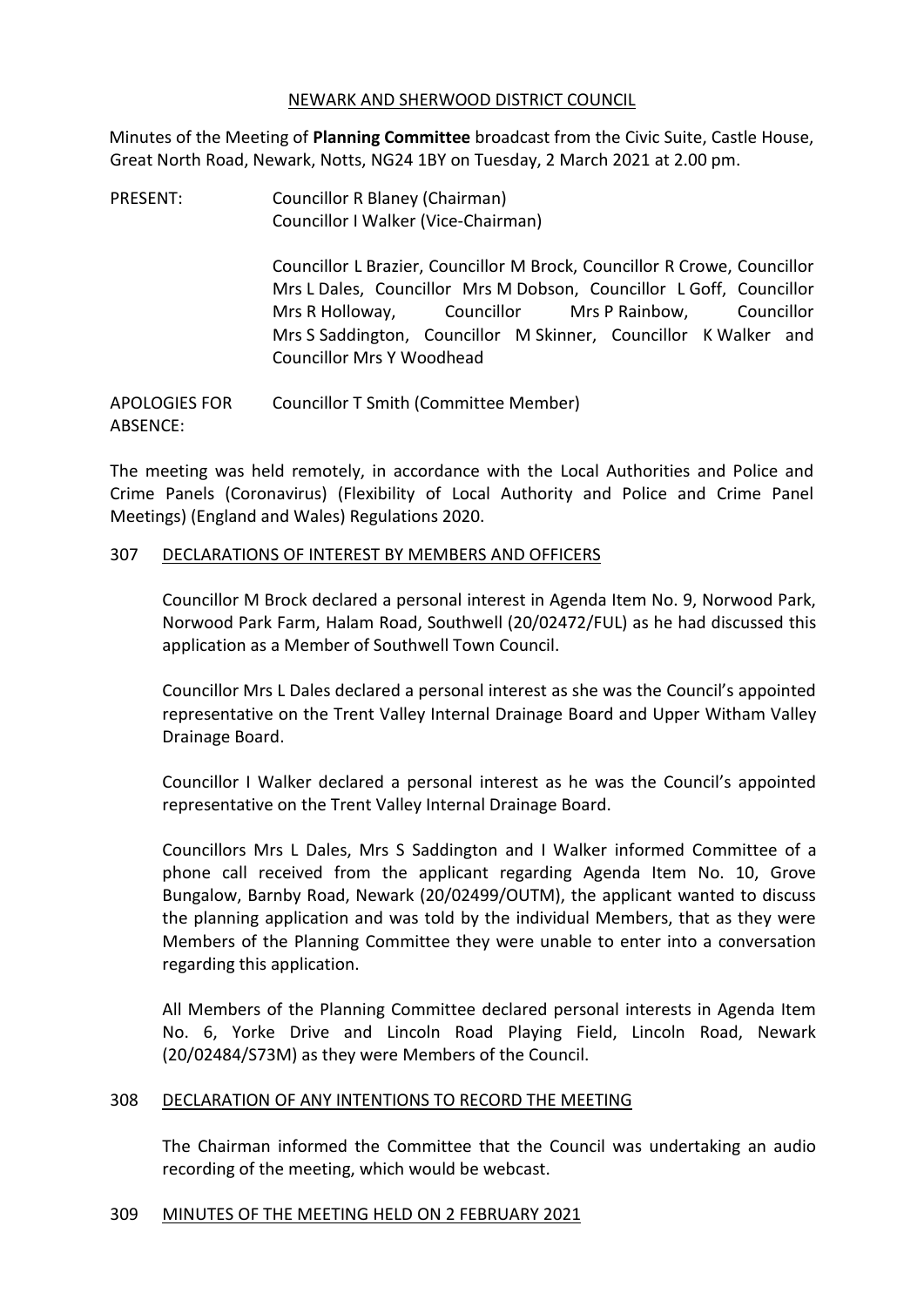# AGREED that the minutes of the meeting held on 2 February 2021 were approved as a correct record of the meeting, to be signed by the Chairman.

### 310 LAND NORTH OF HALLOUGHTON, SOUTHWELL 20/01242/FULM

The Committee considered the report of the Business Manager – Planning Development, which sought planning permission for the construction of a solar farm and battery stations together with all associated works, equipment and necessary infrastructure.

Members considered the presentation from the Senior Planning Officer, which included photographs and plans of the proposed development.

A schedule of communication was tabled at the meeting which detailed correspondence received after the Agenda was published from the Agent and Interested Parties.

Councillor P Harris – Local Ward Member for Southwell, spoke against the application on the grounds of scale. The proposed scheme would have generated a sizeable contribution of energy. The panels would be 10ft high, with a high hectare, the scale of the proposed solar farm was therefore considered too large and would have a negative impact on the heritage of the area.

Members considered the proposal and commented that the solar farm was on an enormous scale and if it had been any bigger would have been of national infrastructure concern. The solar farm scheme had a life span of forty years and would have an adverse impact for future generations. The scheme would create an industrial landscape and would completely transform the local landscape. The land was considered as precious land and was well used by the local community. If the scheme was allowed it would have a detrimental effect and impact on the mental health of the local community. The scheme was considered too large, intrusive and would have a major impact on the amenity of the area.

A Member commented that whilst this location was not ideal Nottinghamshire was a large rural district and the same problems would occur with other sites within the district. The Council needed to move forward with Governments policy for renewable energy by 2030, if the committee kept rejecting schemes such as this one the Council would not meet the Governments targets. The land when developed using solar panels could still be used for agriculture therefore the full usage of the land would not be lost.

*(Councillor M Skinner was not present for the entire duration of the Officer presentation and took no part in the vote).*

AGREED (with 11 votes For and 2 votes Against) that planning permission be refused for the reason contained within the report.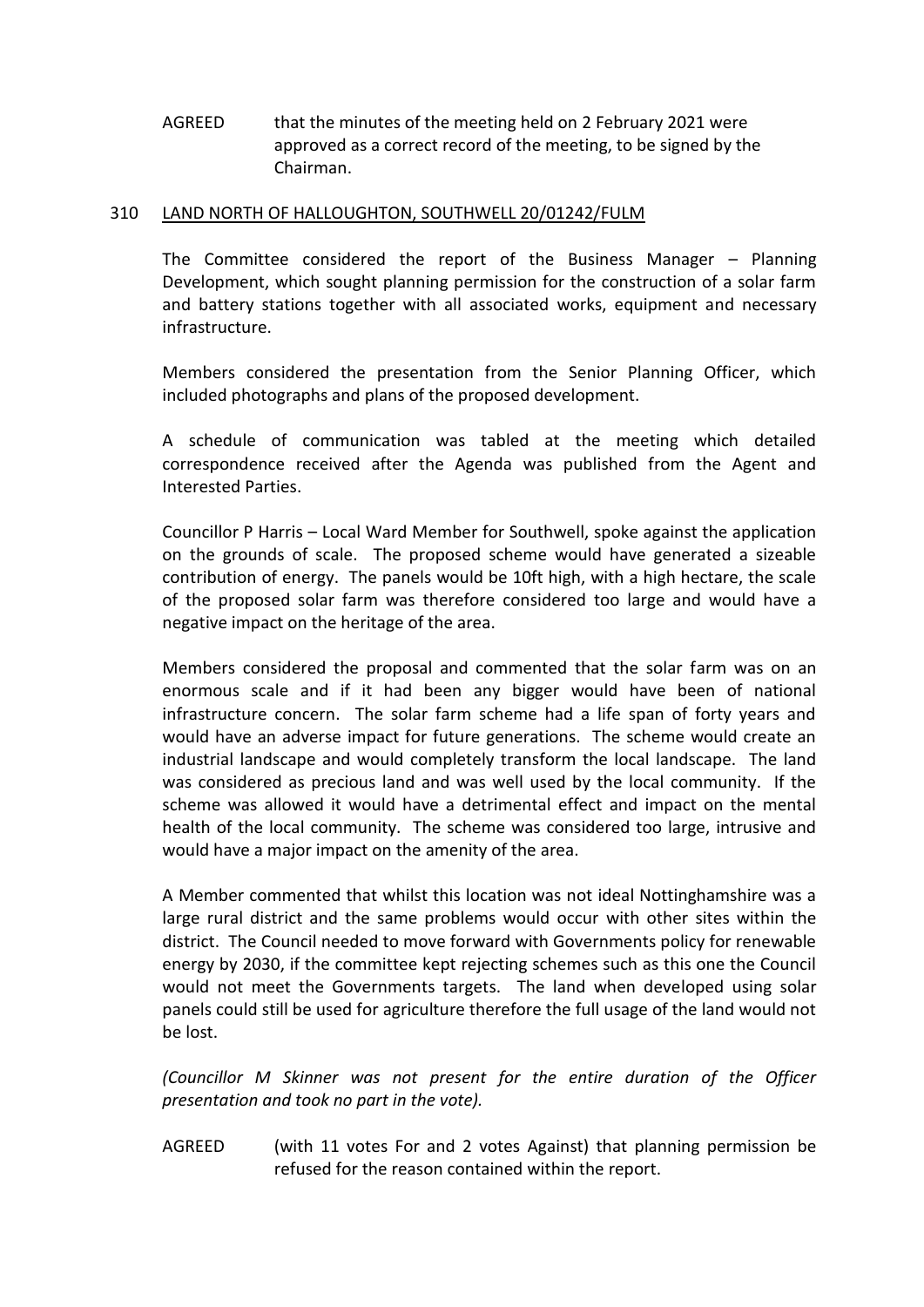## 311 YORKE DRIVE AND LINCOLN ROAD PLAYING FIELD, LINCOLN ROAD, NEWARK 20/02484/S73M

The Committee considered the report of the Business Manager – Planning Development, which sought permission to vary conditions 8, 24 and 25 attached to planning permission 18/02279/OUTM to amend the timescale for completion of the conditions.

Members considered the presentation from the Business Manager – Planning Development, which included photographs and plans of the proposed development.

Members considered the proposal acceptable.

AGREED (unanimously) that outline planning permission be approved subject to the conditions and reasons contained within the report.

#### 312 LAND ADJACENT 2 GAINSBOROUGH ROAD, WINTHORPE 20/02279/FULM

The Committee considered the report of the Business Manager – Planning Development, which sought planning permission for the change of use of land for the siting of five holiday lodges, erection of timber decking structures, formulation of new internal access tracks and creation of new vehicular access from Gainsborough Road.

Members considered the presentation from the Senior Planning Officer, which included photographs and plans of the proposed development.

A schedule of communication was tabled at the meeting which detailed correspondence received after the Agenda was published from the Agent.

The Schedule of Communication included a recommendation to update numerous conditions with alternative plan references based on the information which had been submitted since agenda print.

Councillor P Smith on behalf of Winthorpe and Langford Parish Council spoke against the application, in accordance with the views of Winthorpe and Langford Parish Council, as contained within the report.

Members considered the application and disagreed that the proposed development would be good for the village and surrounding settlement. The primary concern regarding the proposed site was the access, which competed with a bus stop and school entrance which were both opposite the proposed site entrance. The road was used for car parking for the school twice a day for drop-off and collection. The road into the village was very narrow with an existing traffic problems including speeding. It was considered that this development would exasperate the traffic problems already in place. Potential noise nuisance from the site was also raised. It was also commented that the proposed site was adjacent to the village envelope which should be protected from development creep. The development did not support rural regeneration and there were no existing buildings on the proposed site. Members also raised concern regarding the removal of four metres of hedgerow and the installation of an access gate, which had been undertaken without planning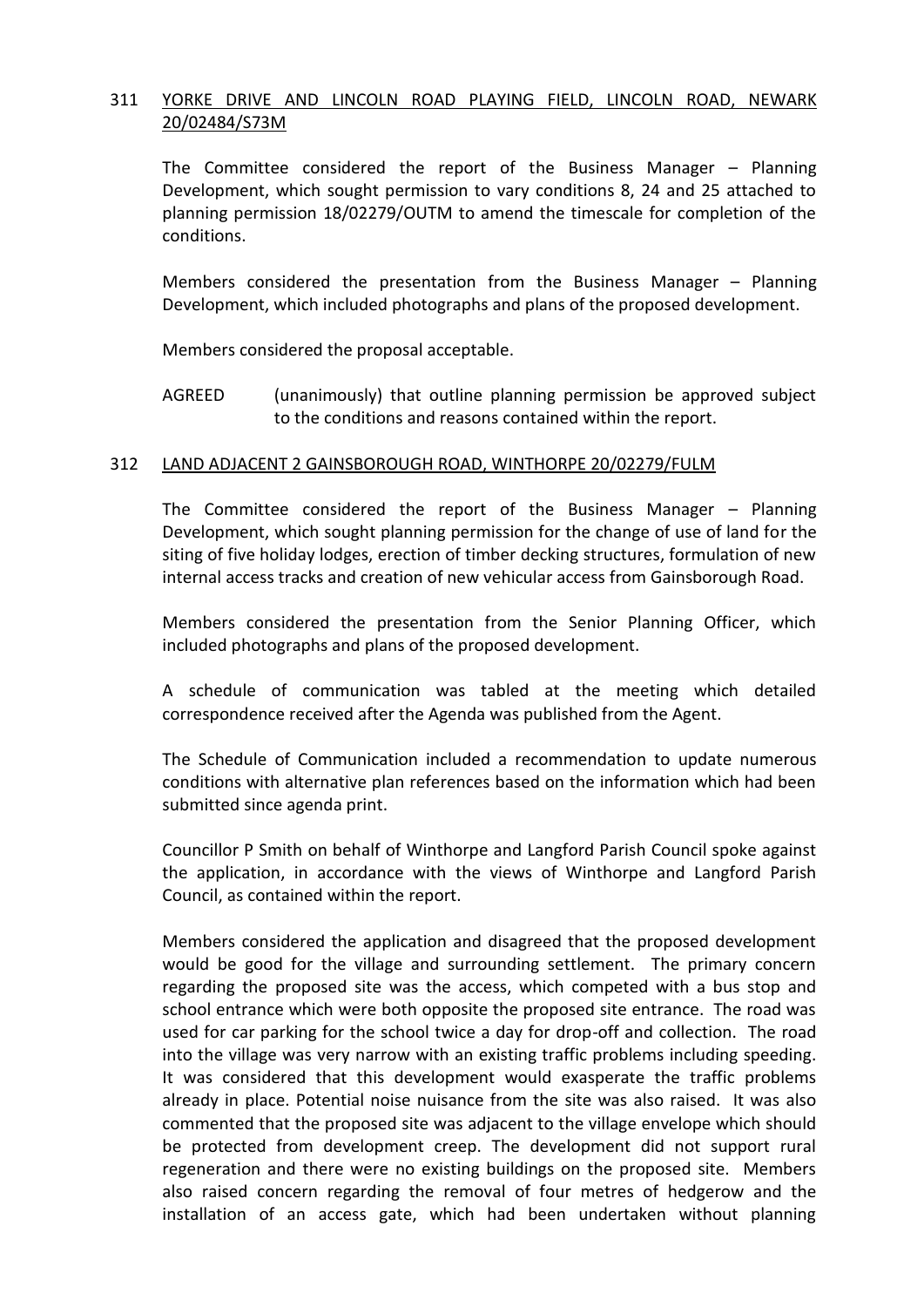#### permission.

Given the lack of objection from the Highways Authority it was considered unreasonable to resist the application on highways safety grounds. It was discussed that the application was contrary to Core Policy 7 and Policy DM5 in that the development would disrupt the rural character of the site and was in the wrong location.

A vote was taken and lost to approve planning permission with 2 votes For and 12 Votes Against.

AGREED (unanimously) that contrary to Officer recommendation planning permission be refused on the grounds of Core Policy 7 and Policy DM5 – location, character and context.

In accordance with paragraph 12.5 of the Planning Protocol, as the motion was against officer recommendation, a recorded vote was taken.

| <b>Councillor</b> | <b>Vote</b>         |
|-------------------|---------------------|
| R. Blaney         | For                 |
| L. Brazier        | For                 |
| M. Brock          | For                 |
| R. Crowe          | For                 |
| Mrs L. Dales      | For                 |
| Mrs M. Dobson     | For                 |
| L. Goff           | For                 |
| Mrs R. Holloway   | For                 |
| Mrs P. Rainbow    | For                 |
| Mrs S. Saddington | For                 |
| M. Skinner        | For                 |
| T. Smith          | Apology for absence |
| I. Walker         | For                 |
| K. Walker         | For                 |
| Mrs Y. Woodhead   | For                 |

## 313 LAND OFF MAIN STREET, BALDERTON 20/01405/FUL

The Committee considered the report of the Business Manager – Planning Development, which sought material change of use of land for stationing of caravans for residential occupation with associated development, new access, hard standing and utility block. This application was part retrospective.

The application had been previously presented at the 3 November 2020 Planning Committee. Members at that meeting resolved to approve the application for a temporary period of three years, subject to the completion of a S106 legal agreement within three months of the date of the Planning Committee to secure two off-site footways either side of Hollowdyke Lane, failure to do so would result in in a refusal on highway safety grounds.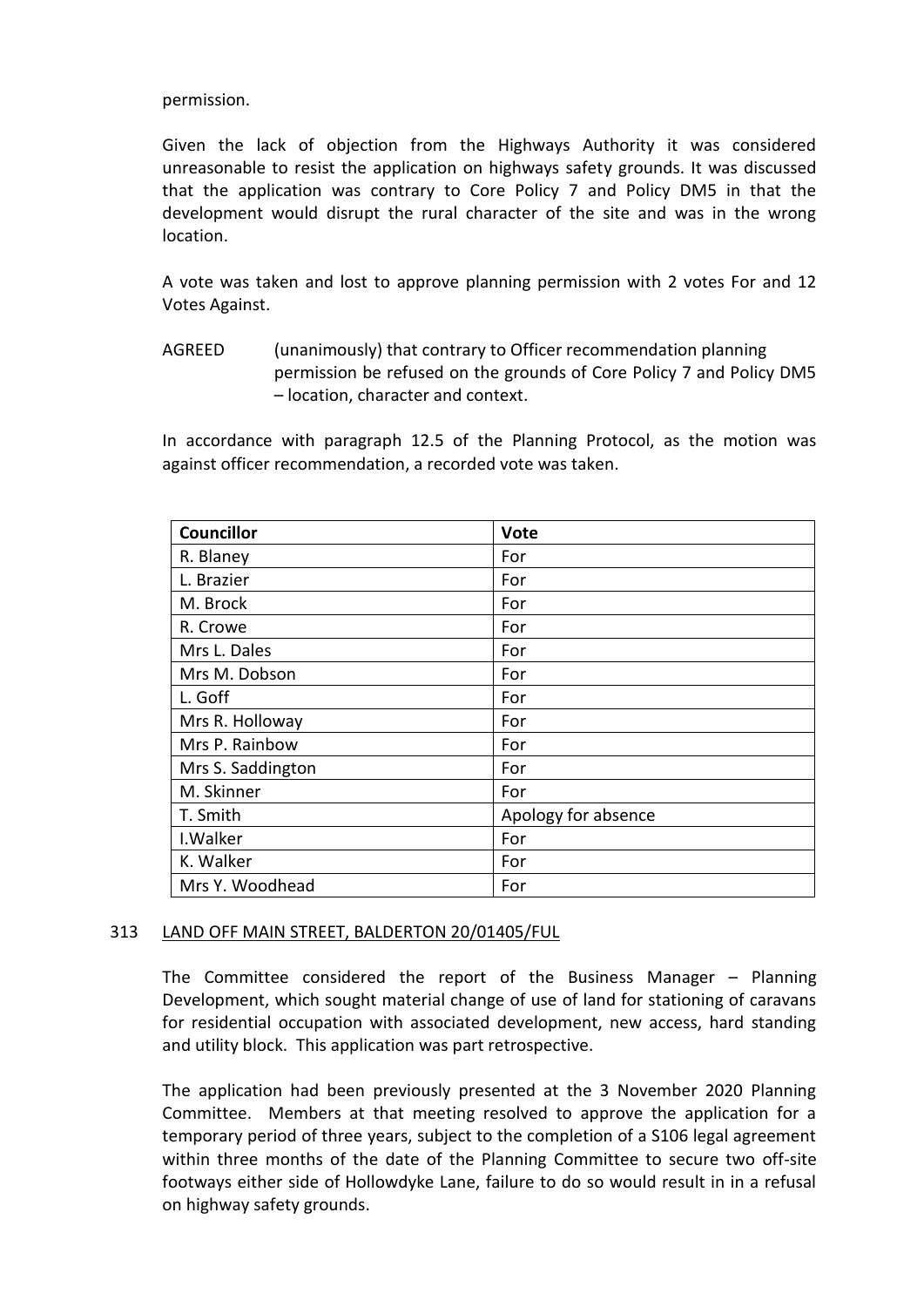Members considered the presentation from the Business Manager – Planning Development, which included photographs and plans of the proposed development.

Councillor Mrs L Hurst on behalf of Balderton Parish Council spoke against the application, in accordance with the views of Balderton Parish Council, as contained within the report.

Members considered the proposal and raised concern regarding the suitability of the location due to the close proximity with the A1 and East Coast main line and the impact from pollution and noise that would have on the health and wellbeing of the family.

- AGREED (with 9 votes For, 4 votes Against and 1 Abstention) that planning permission be approved for a temporary period of three years subject to the following:
	- (a) the conditions and reasons contained within the report, set out within Appendix A; and
	- (b) the completion of a section 106 legal agreement within 6 months of the date of this Planning Committee (failure to do so would result in a refusal on the grounds that the scheme fails to secure a safe vehicular to/from the site), to secure details of the width, position, radii and construction of the access and to secure a bound material for the access for a distance of 5m into the site.

## 314 NORWOOD PARK, NORWOOD PARK FARM, HALAM ROAD, SOUTHWELL 20/02472/FUL

The Committee considered the report of the Business Manager – Planning Development, which sought consent for the change of use of land to site a Charcoal Retort to support the existing firewood business.

Members considered the presentation from the Senior Planning Officer, which included photographs and plans of the proposed development.

A schedule of communication was tabled at the meeting which detailed correspondence received after the Agenda was published from Southwell Civic Society.

Councillor P Harris – Local Ward Member Southwell, spoke in support of the application in principle however had reservations regarding some of the Environmental Health advice as contained within the report. Concerns were raised regarding conditions 06, 08 and 11. It was commented that many residents would not know the Ringelmann Shade assessment and how to make a complaint as referred to in the conditions. He urged the Committee to tighten up the regulations in order to control pollution emissions.

Members considered the proposal and raised concern regarding the history of the business and the use of Ring Kilns which created a strong toxic smoke when burning charcoal overnight and asked that Planning Enforcement look at this operation. The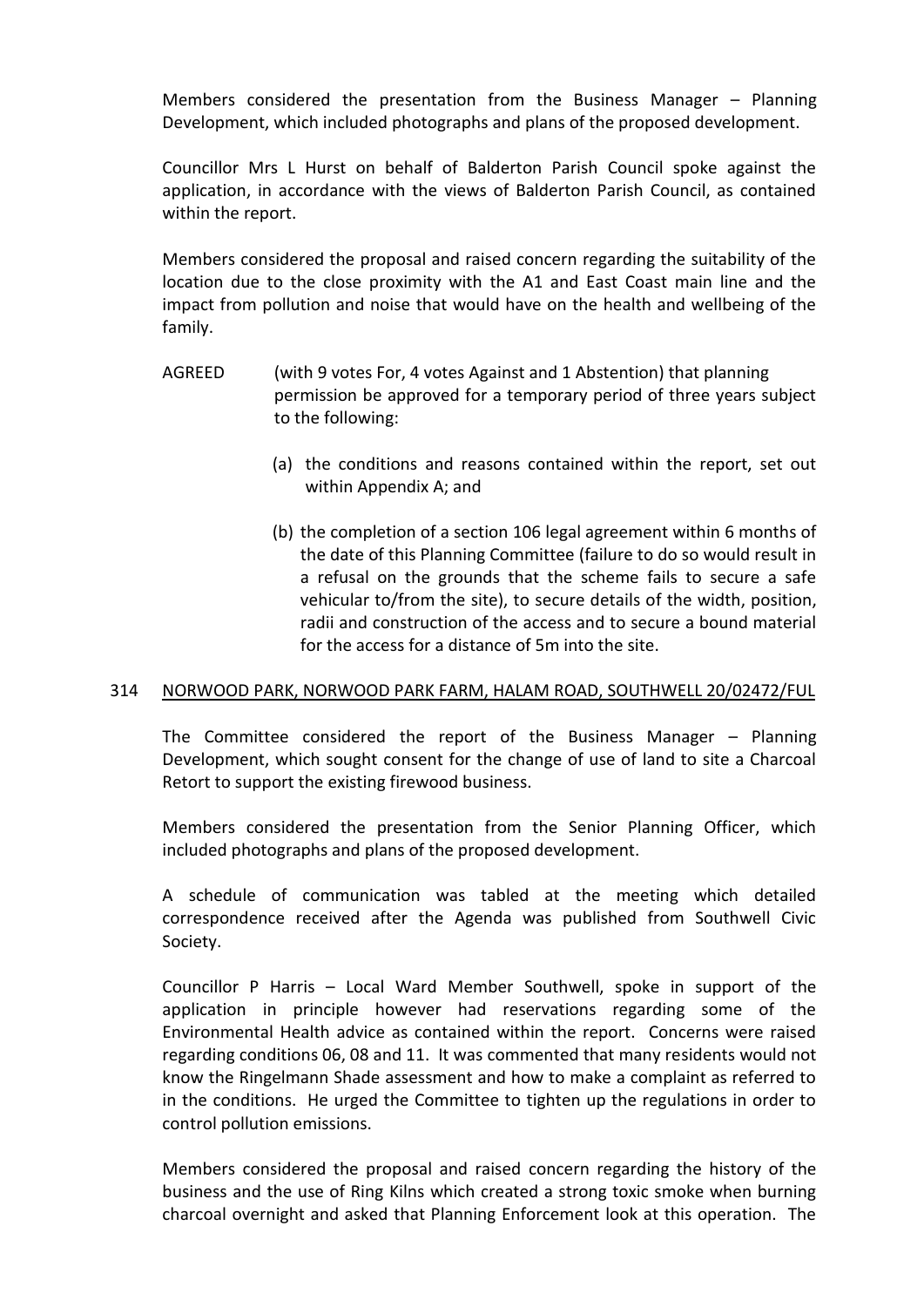Chairman commented that Ring Kilns were unauthorised and Environmental Health could also provide enforcement. It was further commented that the content of the conditions were self-managing and there needed to be a way of measuring what was being emitted rather than self-management. It was suggested that an additional condition be included taking the advice of the Environmental Health Business Unit regarding the clear and definable monitoring of emissions, in consultation with the three ward Members.

*(Having declared a Personal Interest Councillor M Brock took no part in the debate or vote and turned off his camera and muted himself in accordance with Council protocol, for the duration of this item).*

AGREED (with 12 votes For and 1 vote Against) that:

- (a) planning permission be approved subject to the conditions and reasons contained within the report; and
- (b) advice be taken from the Environment Health Business Unit, regarding an additional condition for clear and definable monitoring of emissions by the Business Manager - Planning Development in consultation with the three local Ward Members (Councillors M Brock, P Harris and Mrs P Rainbow) and confirmation by the Planning Committee Chairman and Vice-Chairman. and Business Manager – Planning Development.

## 315 GROVE BUNGALOW, BARNBY ROAD, NEWARK 20/02499/OUTM

The Committee considered the report of the Business Manager – Planning Development, which sought planning permission for the residential development of ten dwellings, following the removal of Grove Bungalow and existing outbuildings.

Members considered the presentation from the Business Manager – Planning Development, which included photographs and plans of the proposed development.

A schedule of communication was tabled at the meeting which detailed correspondence received after the Agenda was published from local residents and Nottinghamshire County Highways Authority.

Councillor Mrs J Olson on behalf of Newark Town Council spoke against the application, in accordance with the views of Newark Town Council, as contained within the report.

Members considered the application and were pleased regarding the reduction of units to ten and the resolved drainage issue. Concern was raised regarding the narrow stretch of road, importance of the common toad and unfavourable problem of the open break between Newark and Balderton. Other Members commented that due to the reduction in units the development was no longer over-intensive. Nottinghamshire Wildlife Trust had commented that they were satisfied that there would be no negative impact on wildlife species.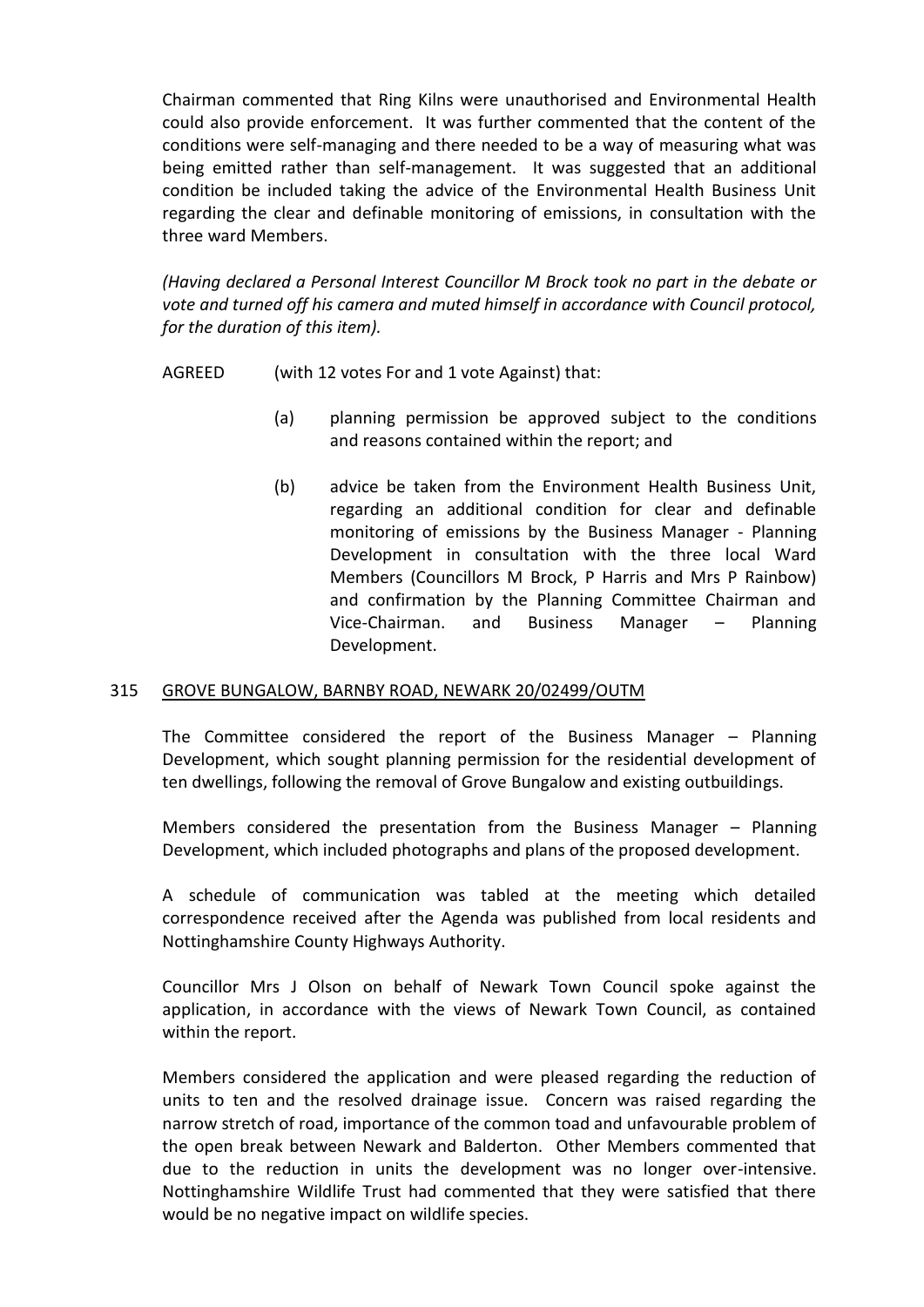The Business Manager - Planning Development commented that the report identified protection for the common toad. The open break was also protected and the application would not go ahead unless the Section 106 was in place. Taking on board Members concerns, if the Committee were minded to approve planning permission, consideration could be given to Condition 9 and how this might be tightened, if delegated authority was provided to the Business Manager – Planning Development to action at a later date.

- AGREED (with 10 votes For and 4 votes Against) that outline planning permission be approved subject to the following:
	- (a) conditions and reasons contained within the report, subject to the amendment of Condition 9;
	- (b) delegated authority be granted to the Business Manager Planning Development to tighten the wording of Condition 9 if appropriate; and
	- (c) the completion of a section 106 legal agreement within four months of the date of this Planning Committee (failure to do so would result in a refusal on the grounds that the scheme fails to secure an appropriate drainage scheme and developer contributions):

| Summary of Matters to be secured via a     |                      |
|--------------------------------------------|----------------------|
| s.106 Agreement                            |                      |
| <b>Bus Stop Infrastructure</b>             | £13,000 for 2 new    |
|                                            | stops on Barnby R    |
| <b>Community Facilities</b>                | £1,384.07            |
|                                            | dwelling (£13,840.   |
| Children's Play Space                      | £927.26 per dwe      |
|                                            | (E9272.60)           |
| SUDS/drainage features                     | To be maintained     |
|                                            | the lifetime of      |
|                                            | development and      |
|                                            | drainage strategy    |
|                                            | implemented on t     |
|                                            | party land (         |
|                                            | relevant land ow     |
|                                            | joining in) prior to |
|                                            | other developn       |
|                                            | being carried out    |
|                                            | the site             |
| for<br>contributions<br>Monitoring<br>all  | As per SPD           |
| contributions will also be sought along    |                      |
| with appropriate standard triggers for all |                      |

## 316 THE LILACS, FRONT STREET, SOUTH CLIFTON 20/02156/HOUSE AND 20/02157/LBC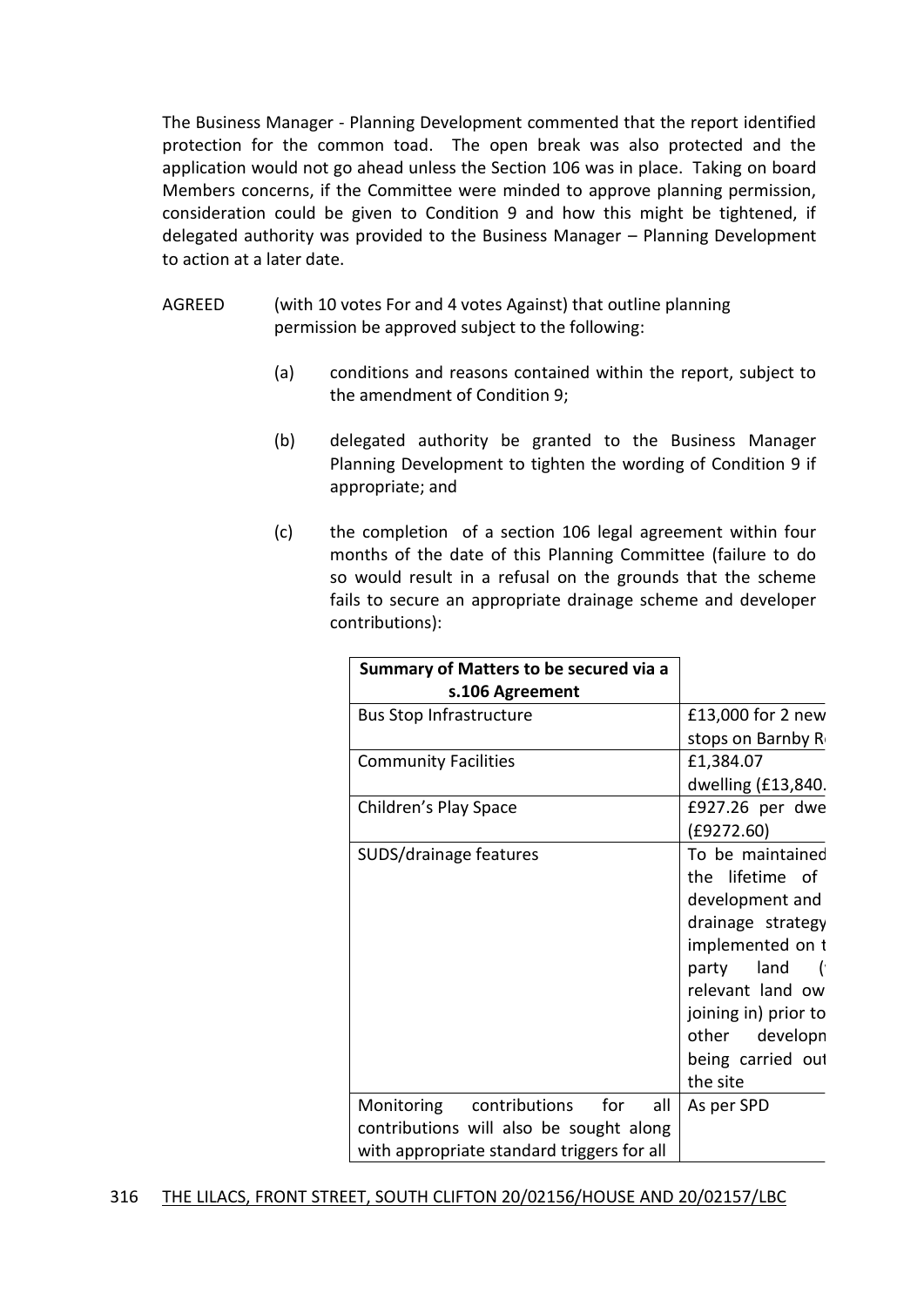The Committee considered both reports together for applications 20/02156/HOUSE and 20/02157/LBC of the Business Manager – Planning Development, which sought planning permission for the removal of a timber fence to Front Street, extend wall by six courses and remove existing piers.

Members considered the presentation from the Senior Planning Officer, which included photographs and plans of the proposed development.

A schedule of communication was tabled at the meeting which detailed correspondence received after the Agenda was published from the local ward Member.

Members commented that the proposed wall had a cumulative effect with the other high walls on the street and created a corridor effect, which was considered not acceptable. It was suggested that the application be deferred to allow Officers to negotiate with the applicant a reduction in the height of the wall to a course of four bricks rather than the proposed six.

AGREED (unanimously) that the applications be deferred to allow Officers to negotiate with the applicant a course of four bricks rather than the six as proposed in the planning application. Delegated authority be provided to the Business Manager – Planning Development in consultation with the Planning Committee Chairman and Vice-Chairman to approve the application if the reduction in the brick course can be agreed.

## 317 REVIEW: SCHEME OF DELEGATION

The Committee considered the report of the Director for Growth and Regeneration which had also been presented to Councillor's Commission on 25 February 2021.

The amendments to the Scheme of Delegation as set out within the Appendix, as contained within the report, would be reported to Full Council on 9 March 2021, together with any additional comments received.

It was reported that the current Scheme of Delegation (SoD), which formed part of the Council's Constitution setting out a set of criteria for committee and officer decisions was reviewed late 2019. A number of changes were made to delegation arrangements and it was agreed that a further review would take place over the following twelve months and a report presented of the outcome. The purpose of the report was to set out the findings of the review, which highlighted both positive and negative impacts as a result of the amendments. The report made a number of recommendations as a result of the amendments and requested that Members considered amending the SoD in line with the concluding recommendations.

AGREED that Planning Committee accepts the changes to the Scheme of Delegation as detailed within the report and the changes be referred to Full Council for approval.

These changes summarised were: